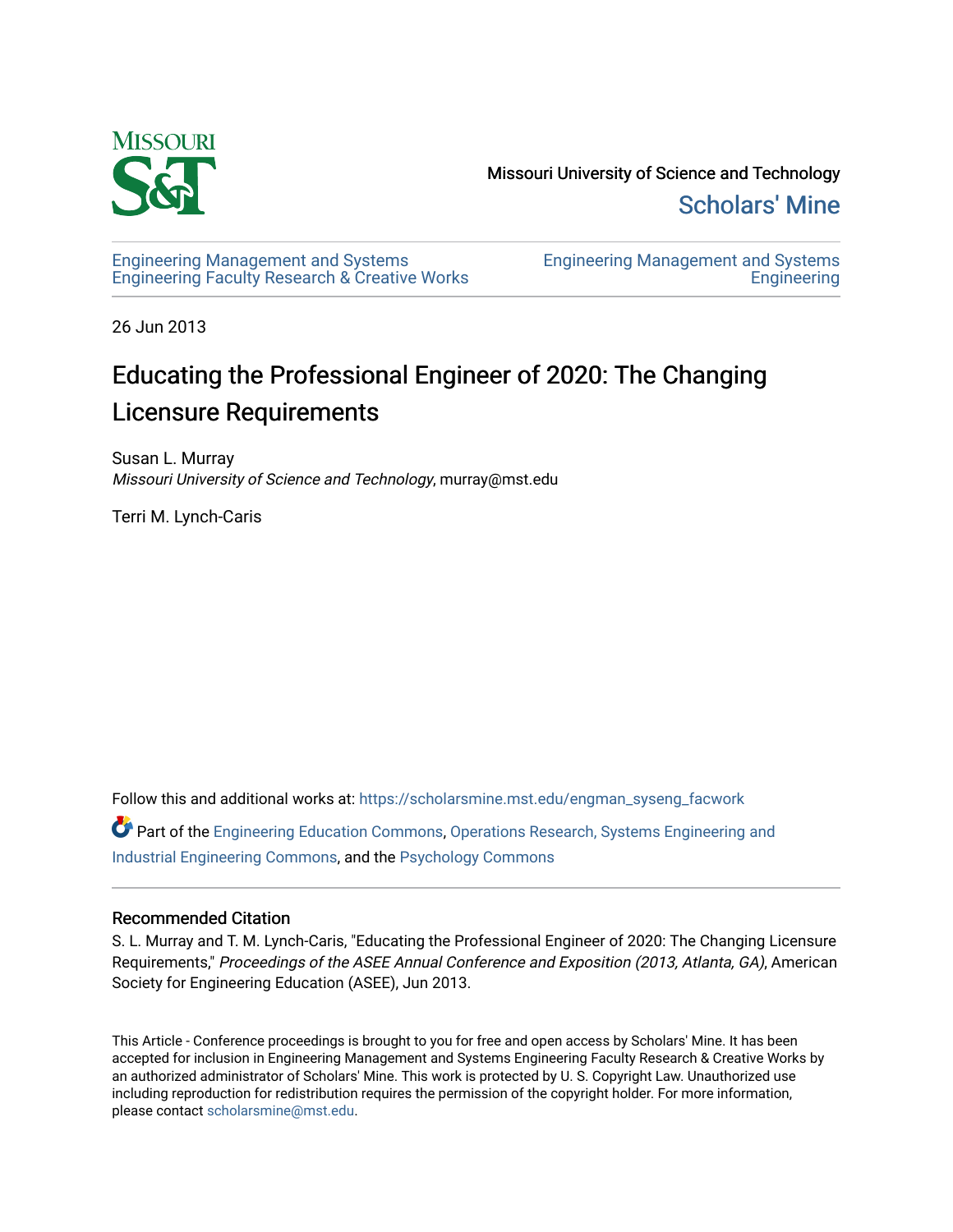

# Educating the Professional Engineer of 2020:

#### Dr. Susan L. Murray, Missouri University of Science & Technology

Susan L. Murray is a professor of engineering management and systems engineering at Missouri University of Science and Technology. Dr. Murray received her B.S. and Ph.D. in industrial engineering from Texas A&M University. Her M.S. is also in industrial engineering from the University of Texas-Arlington. She is a professional engineer in Texas. Her research and teaching interests include human systems integration, productivity improvement, human performance, safety, project management, and engineering education. Prior to her academic position, she spent seven years working in industry including two years at NASA's Kennedy Space Center.

#### Dr. Terri M. Lynch-Caris, Kettering University

Terri Lynch-Caris, Ph.D., P.E., is an Associate Professor of Industrial & Manufacturing Engineering (IME) and Director of the Center for Excellence in Teaching and Learning (CETL) at Kettering University in Flint, Michigan. She earned her Ph.D. at the University of Michigan, holds an MS Degree from Purdue University and a BS from Kettering University, formerly GMI-Engineering & Management Institute. She teaches courses in Work Design, Ergonomics, Statistics and various other Industrial Engineering classes. Her research is in the area of Human Work Design and Environmental Design.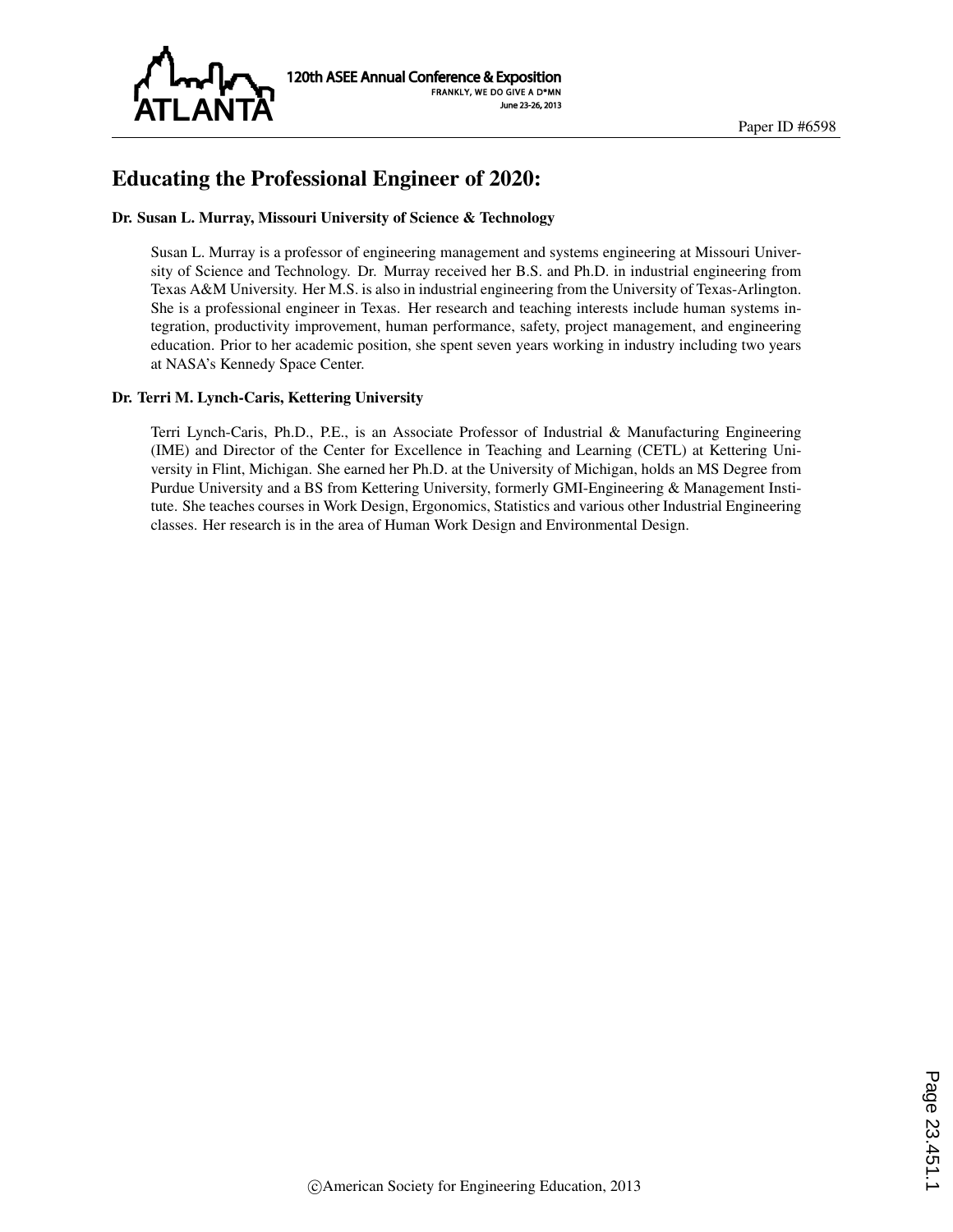# **Educating the Professional Engineer of 2020: The Changing Licensure Requirements**

#### **Abstract**

Engineering education programs would be well served to align their curricula and program outcomes to the Fundamentals of Engineering (FE) Exam and Professional Engineer (PE) Exam specifications. These exams are required steps in the process of becoming a licensed engineer in most states. NCEES (the National Council of Examiners for Engineering and Surveying) is a national nonprofit organization dedicated to advancing professional licensure for engineers and surveyors. It develops, administers, and scores these examinations used for engineering licensure. Starting in 2011, NCEES held survey-creation meetings with diverse teams to develop a draft survey containing the subjects in each discipline and establish consensus support. NCEES launched a web-based survey of technical society members, institution report recipients, deans and department heads of all EAC/ABET programs, PE and FE exam committee volunteers, and others; more than 7,000 people completed the survey. Respondents rated the importance of each topic area to indicate how important it is for a new engineer to have minimum competence in that area. Based on these survey results, a set of topics and associated weighting was proposed and approved. Starting in 2014 the various FE exams will contain some overlapping content (e.g., mathematics and engineering economics), but there will no longer be a common breadth portion. Each FE exam, including industrial engineering, will be a freestanding exam. The PE exam specifications have also been revised; the new specifications will be used beginning in 2013.

This paper highlights these recent changes to the discipline-specific content of the industrial engineering (IE) exams and suggests possible resulting curriculum modifications. As the IE profession undergoes changes in its application of traditional principles and adds new areas of focus, it is timely that the FE and PE exam specifications have been revisited to reflect changing priorities within the profession. For academic departments to stay relevant and assist industrial engineering graduates to become PE licensed, modern curriculum should stay closely aligned to the FE and PE exam specifications but not attempt to "teach to the test". The paper concludes with a discussion of how these specifications have been used to assess and update academic curriculum.

#### **I. Background on Professional Licensure through NCEES**

The National Council of Examiners for Engineering and Surveying (NCEES) is a national nonprofit organization dedicated to advancing professional licensure for engineers and surveyors. It develops, administers, and scores the examinations used for engineering and surveying licensure in the United States. It also facilitates professional mobility and promotes uniformity of the U.S. licensure processes through services for its member licensing boards and licensees. These services include the records program, study materials, credentials evaluations, exam administration, and more.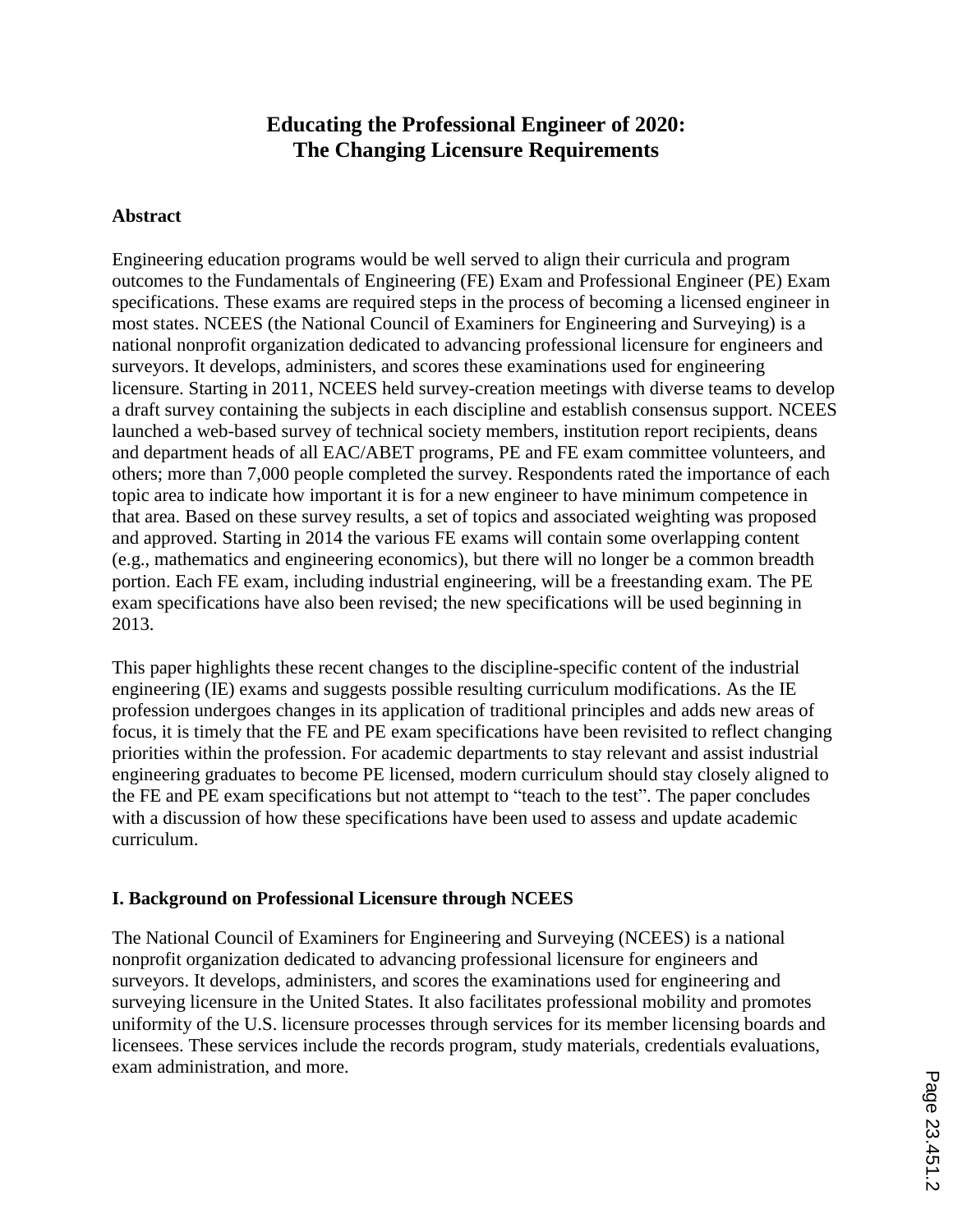The NCEES is governed by a set of bylaws under the supervision of a board of directors elected by the Council's member licensing boards. The Council's members are the engineering and surveying licensure boards from all 50 states, the District of Columbia, Guam, Puerto Rico, and the U.S. Virgin Islands. The NCEES Strategic Plan describes several issues that represent challenges to maintaining an effective licensure process. The document, which is periodically updated by the board of directors, specifies goals associated with each of the issues and describes strategies for achieving these goals [NCEES, 2012].

#### **Vision**

The vision of NCEES is to provide leadership in professional licensure of engineers and surveyors through excellence in uniform laws, licensing standards, and professional ethics for the protection of the public health, safety, and welfare and to shape the future of professional licensure.

## **Mission**

The mission of NCEES is to advance licensure for engineers and surveyors in order to protect the health, safety, and welfare of the public.

This mission is supported through its member boards, board of directors, staff, board administrators, and volunteers by:

- Providing outstanding nationally normed examinations for engineers and surveyors
- Providing uniform model laws and model rules for adoption by the member boards
- Promoting professional ethics among all engineers and surveyors
- Coordinating with domestic and international organizations to advance licensure of all engineers and surveyors

# **Figure 1. NCEES Vision and Mission [NCEES, 2012]**

# **II. The Process of Developing Professional Topics**

The NCEES process of re-evaluating professional topics within each discipline is approximately a three-year cycle. The NCEES has the responsibility to gathering together professionals from each discipline to reach consensus at each step of the process. The process begins with surveycreation meetings. Attendees at the meeting represent diverse individuals from representative disciplines with the goal to develop a survey containing the potential exam subjects in each of the engineering disciplines. The survey is reviewed and revised until consensus support is achieved. The most recent survey was web-based to allow global convenience and maximum input.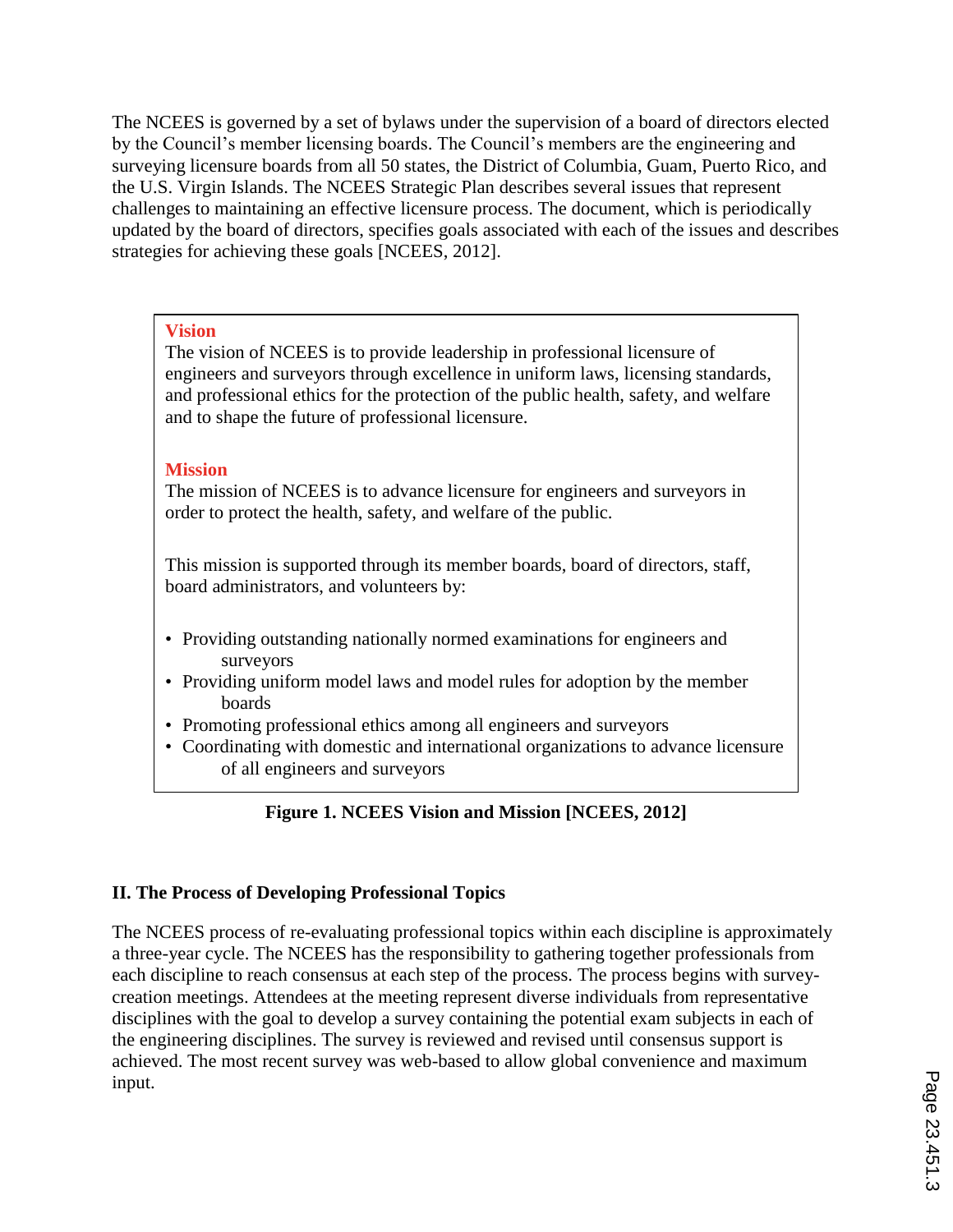Through the leadership of NCEES, the web-based survey was sent to technical society members, institution report recipients, deans and department heads of all EAC/ABETS programs, PE and FE exam committee volunteers, and other discipline professionals. There were more than 7,000 survey responses from interested stakeholders and experts. The goal of the FE exam is to establish minimum competence. Thus, survey respondents rated the importance of each topic area. The rating indicated how important it is for a new engineer to have minimum competence in the specified area. Based on these survey results, a set of topics and associated weighting was proposed and approved.

The next step in creating a new exam is writing a pool of questions for each exam. This will be done be committees of experts in the same manner prior exams have been prepared. In the past, the morning session of the FE was common for all engineers representing the breadth of the engineering profession and the afternoon session contained a depth of topics specific to each discipline. Starting in 2014 discipline-specific FE exams will be freestanding and may contain some overlapping content (e.g., mathematics and engineering economics). However, there will not be a common breadth portion, please see Figure 2.



**Figure 2. Pre-2014 FE Exam Format (Left) and New 2014 Format (Right)**

The final step is for NCEES to administer the exam. In the past, exams were given at pre-defined testing centers across the nation twice per year on designated dates in April and October. In addition to monitoring the testing facilities for possible cheating, this practice attempted to maintain the integrity of the exam by controlling the schedule. A new process planned for 2013 will allow computer based testing (CBT) centers to administer the test more often throughout the year. This will allow expansion of time and location for applicants to take the test. Pre-defined testing centers must follow strict and specific processes including biometric scanning to verify the identity of the test-taker.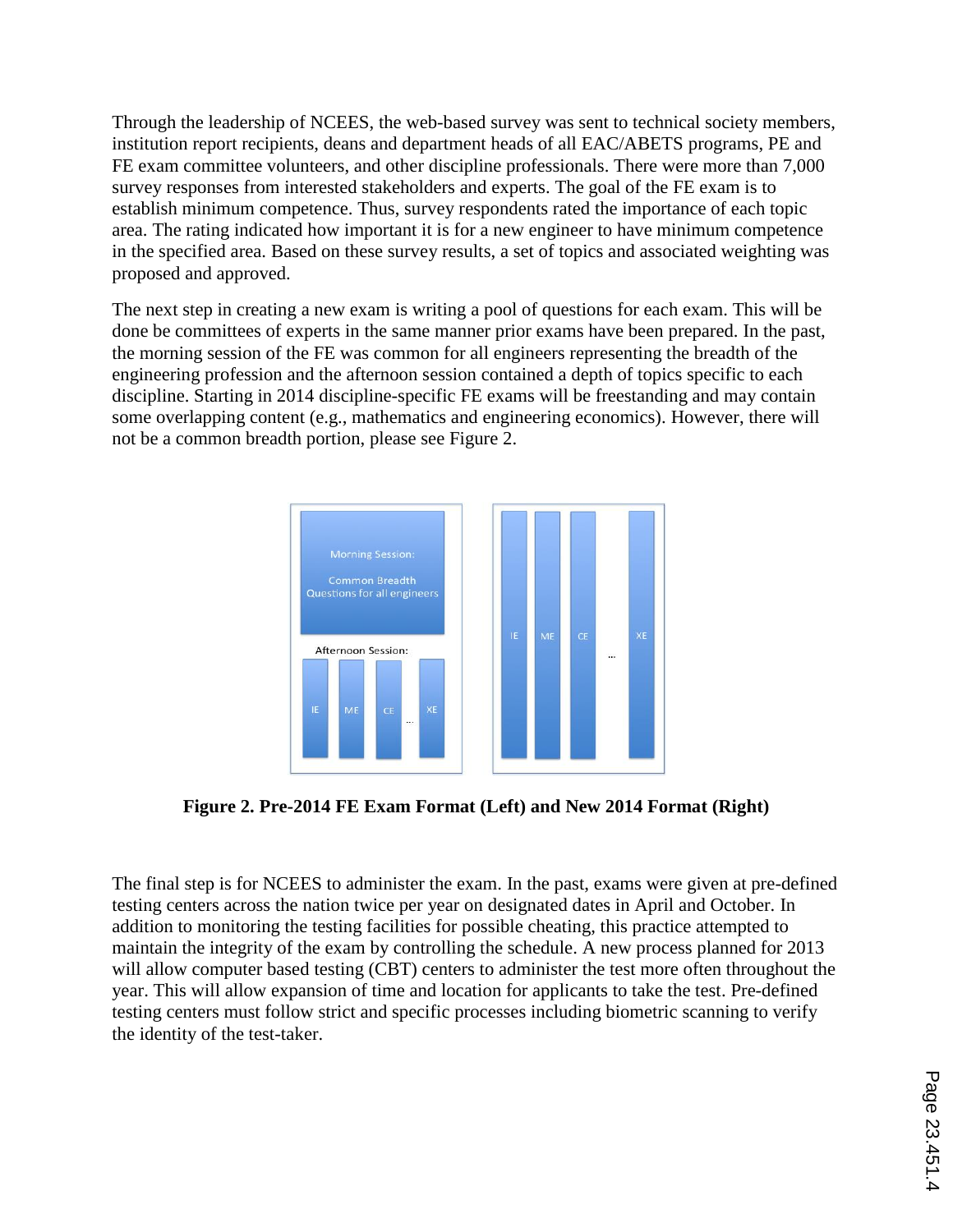## **III. Industrial Engineering Topics**

The major domains and topics for each engineering specific discipline have been reviewed and revised over time. The major domains for the 2014 exam have just been released; they are shown in Figure 3 along with the number of questions in each area. Topics under each of the major domains for the 2014 exam are available on the NCEES website. The one area that was added to IE exam is Systems Engineering. Topics in this area include:

- Requirements analysis
- Systems design
- Human system integration
- Functional analysis and allocation
- Configuration management
- Risk management
- Verification and assurance
- System life cycle engineering

The importance of service systems was also highlighted in the survey results and will likely be covered in greater detail on the exam. The focus on safety was increased, while the priority weight given to some other existing topics were decreased.

| <b>2014 IE Major Domains (Number of Questions)</b>    |
|-------------------------------------------------------|
| Mathematics (6-9)                                     |
| Engineering Sciences (5-8)                            |
| Ethics and Professional Practice (5-8)                |
| Engineering Economics (10-15)                         |
| Probability and Statistics (10-15)                    |
| Modeling and Computations (8-12)                      |
| <b>Industrial Management (8-12)</b>                   |
| Manufacturing, Production, and Service Systems (8-12) |
| Facilities and Logistics (8-12)                       |
| Human Factors, Ergonomics, and Safety (8-12)          |
| Work Design $(8-12)$                                  |
| Quality $(8-12)$                                      |
| Systems Engineering (8-12)                            |

## **Figure 3. New Industrial Engineering FE Exam Topics**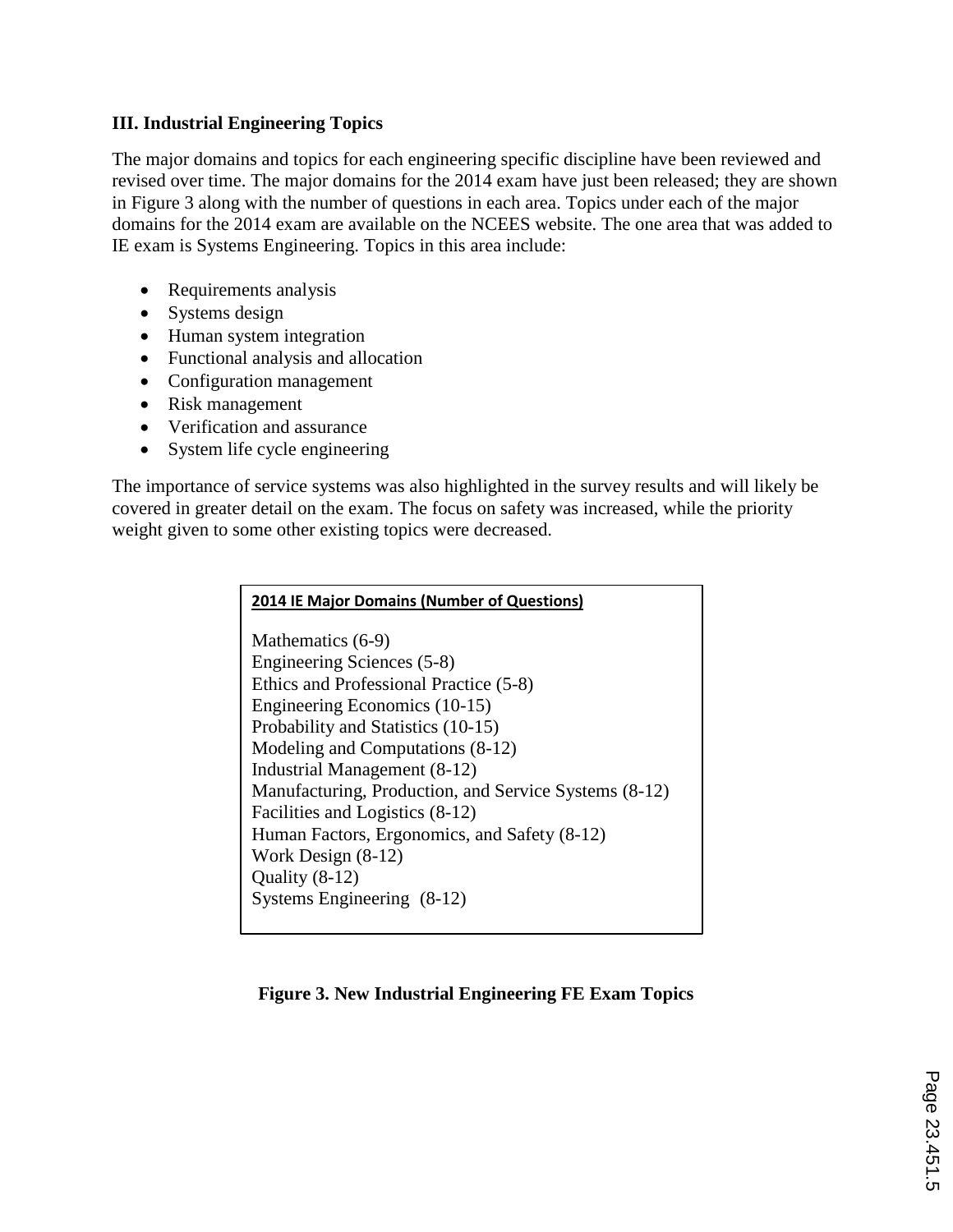#### **IV. Curriculum Review**

Every academic discipline must review and refresh their curriculum. Specifically, the core curriculum must meet the present needs of industry while preparing the student to adapt to inevitable change. Elective courses allow students greater depth and breadth outside of the core fundamentals. To map the core and elective courses individually to the FE exam topics will allow the analysis of the entire curriculum at a glance. The goal is to be intentional about the discipline and what is taught within each program.

Some faculty members may have unique topics and expertise that is not captured in the FE Exam topic list. Additional domains and/or topics are often added at the discretion of the program. Such additional areas of expertise may offer a uniqueness that sets the program apart from others. However, if there is more uniqueness than foundational topics, the program may consider changing the title of the program to something that more appropriately fits their unique offerings.

The first step in the review is to identify all core and elective courses that reside within the department. It may be appropriate to include core courses from other departments when they are prerequisite to the discipline-specific knowledge core. For example, a first course in probability and statistics may be part of the general education program taken by all engineering students. Industrial engineering students, however, must build on this foundational knowledge to consider more advanced statistics for designing experiments and applying quality control techniques. Thus, the basic probability and statistics course must be included in the curriculum review in order to apply such prerequisite knowledge to follow-on courses.

Consider the topic coverage in the core courses as the working knowledge that all students will have at graduation. The elective courses contribute to the program as opportunities for all and should enhance the personalized educational experience for those students who are interested in more depth in a specific area. The initial review can be as simple as whether the topic is covered in the class, an example is shown in Figure 4. A more formal review can consider the depth to which a topic is address. Blooms Modified Taxonomy (Anderson & Krathwohl, 2001) uses verbs: *remembering, understanding, applying, analyzing, evaluating,* and *creating* for levels of learning objectives. For example the instructor of a facility layout class may expect students to reach the *understanding* level of manual material handling, while an ergonomics instructor would seek a higher level such as *analyzing* or *evaluating*.

Learning objectives that are in a course but not on the list of topics from the FE exam should be captured. An example of this is shown at the bottom of Figure 4. Four subtopics that are included in this particular industrial engineering department's curriculum than are not addressed in the FE exam requirements are listed. Upon review the faculty decided to continue including these topics. Two were more in-depth coverage of the topic and two were that the students would have experience using software in the course to solve problems. Using particular computer software is not a fundamental knowledge requirement but was considered a useful skill.